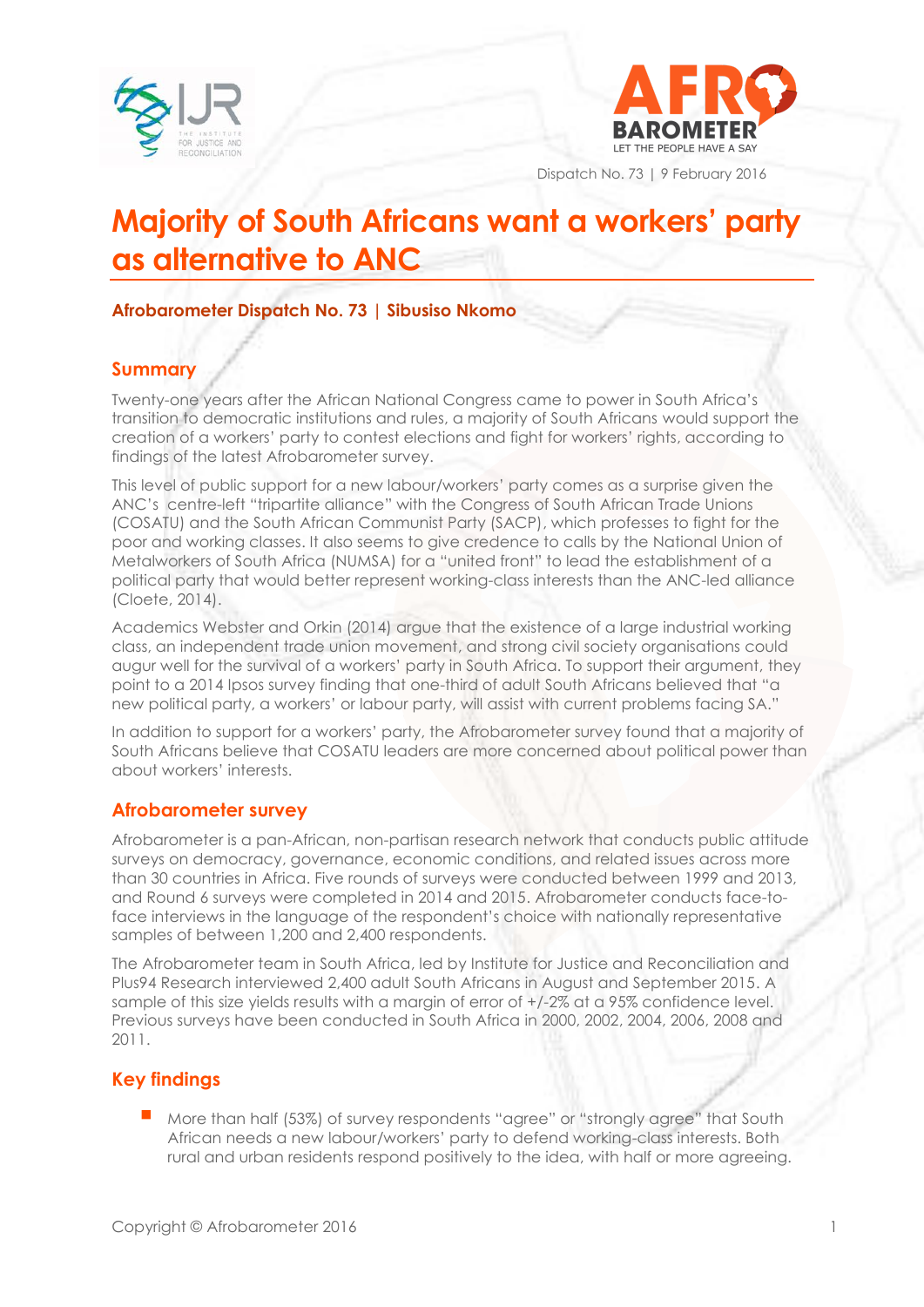

- Support for a new workers' party is the majority position in five of nine provinces, led by Limpopo (73%) and Gauteng (63%), but drops as low as 20% in Mpumalanga and 36% in the Eastern Cape.
- Among those who have full–time jobs, six in 10 (60%) support the formation of a workers' party. Support is also strong among citizens who have a post-secondary education and those who are economically well off.
- <sup>A</sup> majority (54%) of citizens believe COSATU leaders are more focused on political power than on the interests of workers.
- A plurality (45%) of South Africans "agree" or "strongly agree" that to fully advance the interests of their members, trade unions should operate without any government influence or control.

### **South Africans want a workers' party**

More than half (53%) of South Africans favour the establishment of a workers' party to protect the interests of the working class (Figure 1). Only two in 10 (20%) "disagree" or "strongly disagree" with the formation of a workers' party.

**Figure 1: South African support for establishing a workers' party**  $|$  by urban-rural residence | South Africa | 2015<sup>1</sup>



**Respondents were asked:** *For each of the following statements, please tell me whether you disagree or agree: South Africa needs a new workers' party that can defend the interests of the working class?*

 $^1$  Due to rounding, categories in graphics may not always sum to 100%.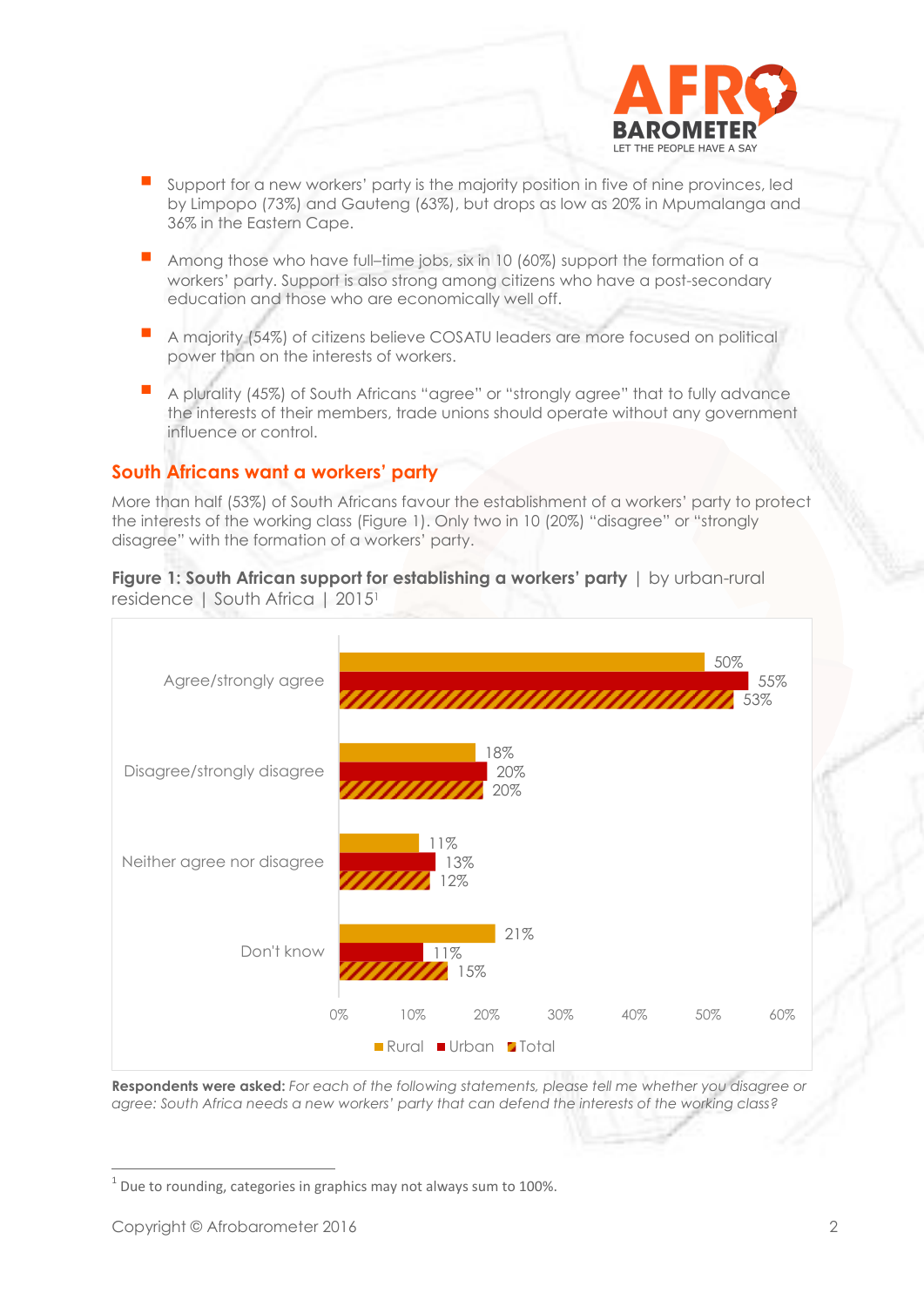

In five of South Africa's nine provinces, majorities "agree" or "strongly agree" with the need for a workers' party (Figure 2). Support is strongest (73%) in Limpopo, a mostly rural province, followed by the economic heartland of the country, Gauteng (63%). Support is also high in the Northern Cape (62%), KwaZulu-Natal (60%), and the Free State (52%). Though not a majority, support outnumbers opposition in the Western Cape and North West provinces. Rural Mpumalanga is the only province where a plurality (42%) disagree with the formation of a workers' party. The Eastern Cape, the country's motor vehicle manufacturing hub, shows equal proportions of agreement and "don't know" responses.





**Respondents were asked:** *For each of the following statements, please tell me whether you disagree or agree: South Africa needs a new workers' party that can defend the interests of the working class?*

South Africans who have full-time jobs are most likely to favour the creation of a workers' party. According to the Labour Quarterly Survey (2014), about one-fourth (24%) of workingage South Africans are unemployed. Afrobarometer data show that 60% of those in full-time employment are supportive of a workers' party, whereas support is somewhat lower among part-time workers and the unemployed (Figure 3). In all employment categories, only about one in five oppose the idea of a workers' party.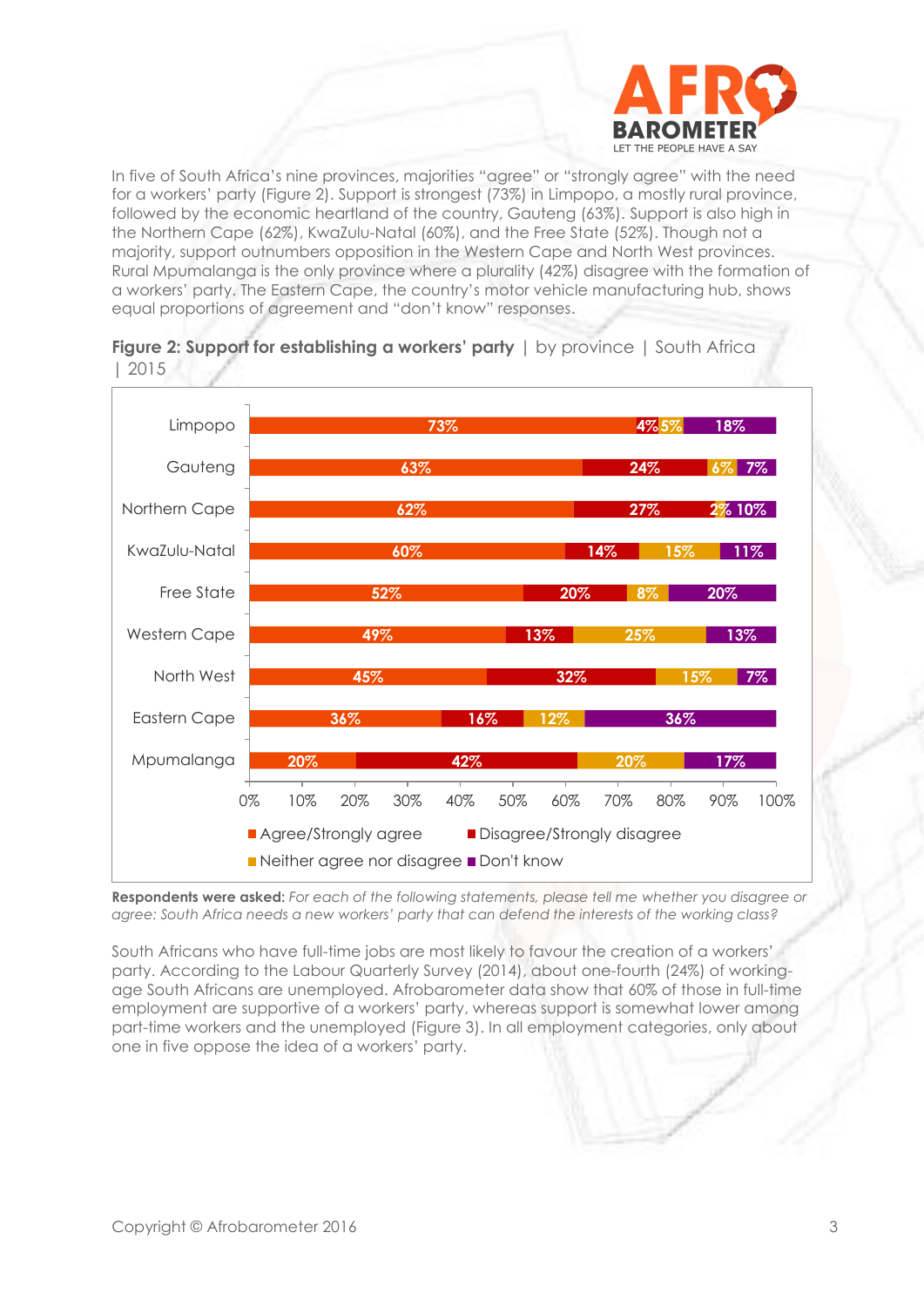



**Figure 3: Support for establishing a workers' party** | by employment status | South Africa | 2015

#### **Respondents were asked:**

- *For each of the following statements, please tell me whether you disagree or agree: South Africa needs a new workers' party that can defend the interests of the working class? - Do you have a job that pays a cash income? (If yes:) Is it full-time or part-time? (If no:) Are you presently looking for a job?*

Support for establishing a workers' party is strongest among citizens who are best off economically, as measured by Afrobarometer's Lived Poverty Index (LPI). The LPI is based on survey respondents' assessments of how often, during the preceding year, they or their family members went without the basic necessities: enough food, enough clean water, medicine or medical care, enough fuel for cooking, and a cash income. Those who report "never" going without any of these essentials are most supportive of the establishment of a workers' party (59%). The level of support decreases as the experience of lived poverty increases, declining to 32% among those who report "always" going without basic necessities (Figure 4). The proportion of respondents who says they "don't know" whether they favour a new party increases as lived poverty increases, reaching 41% among those who "always" go without basic necessities.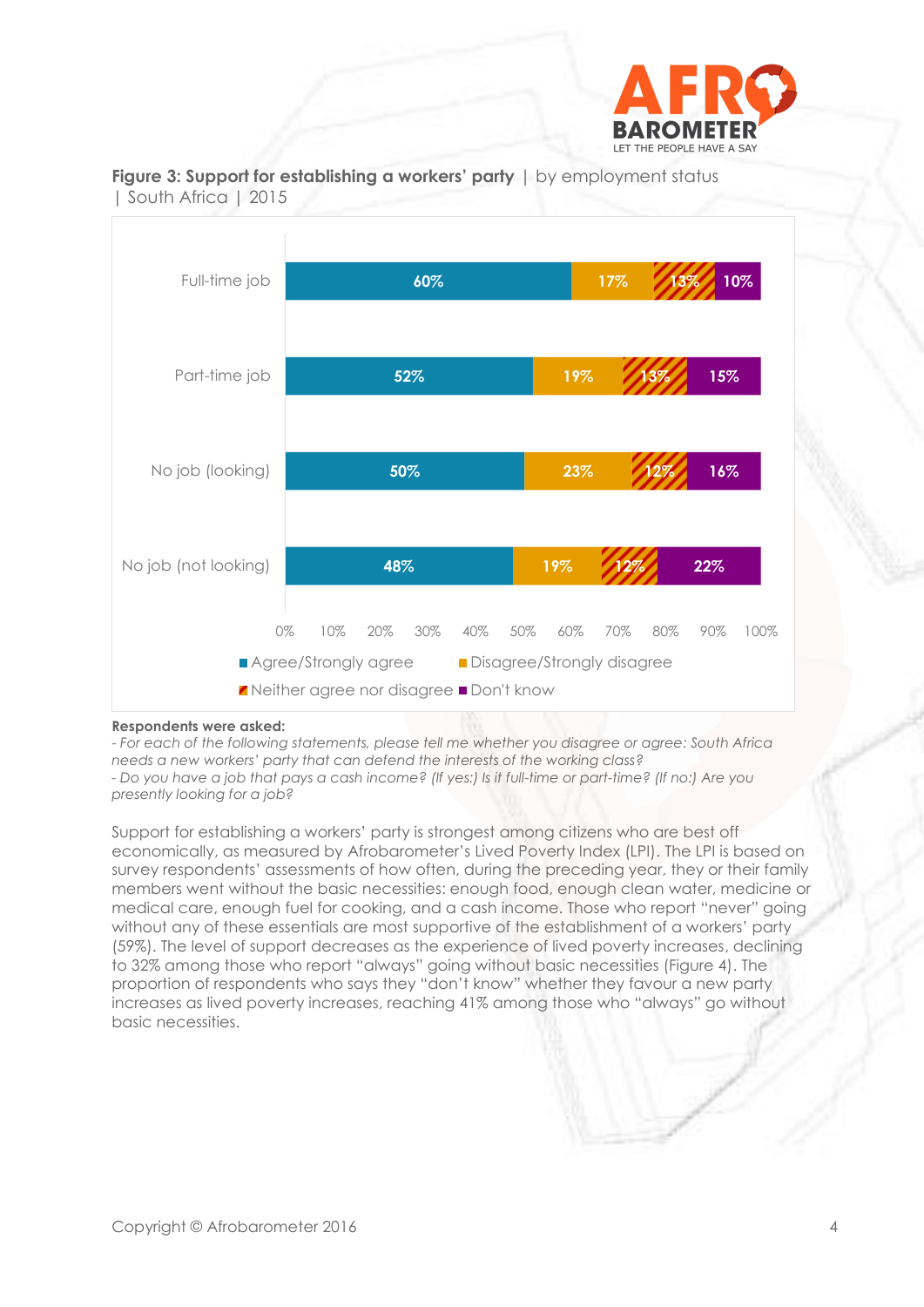





#### **Respondents were asked:**

*- For each of the following statements, please tell me whether you disagree or agree: South Africa needs a new workers' party that can defend the interests of the working class? - Over the past year, how often, if ever, have you or anyone in your family: Gone without enough food to eat? Gone without enough clean water for home use? Gone without medicines or medical treatment? Gone without enough fuel to cook your food? Gone without a cash income? (Figure shows % at each level of lived poverty who "agree" or "strongly agree" that South Africa needs a workers' party)*

Given strong voter support for the opposition Democratic Alliance (DA) party among white voters (93% in the last general election) and Indian/South Asian voters (61%) (Van der Merwe, Mbanjwa, & Du Plessis, 2014), these two minority race groups express surprisingly high levels of support for the establishment of a workers' party. Three-fourths (76%) of Indian/South Asian respondents favour establishing a workers' party, as do two-thirds (64%) of white South Africans. Support is weaker among black (53%) and Coloured (44%) citizens (Figure 5).



**Figure 5: Support for establishing a workers' party** | by race | South Africa | 2015

**Respondents were asked:** *For each of the following statements, please tell me whether you disagree or agree: South Africa needs a new workers' party that can defend the interests of the working class?*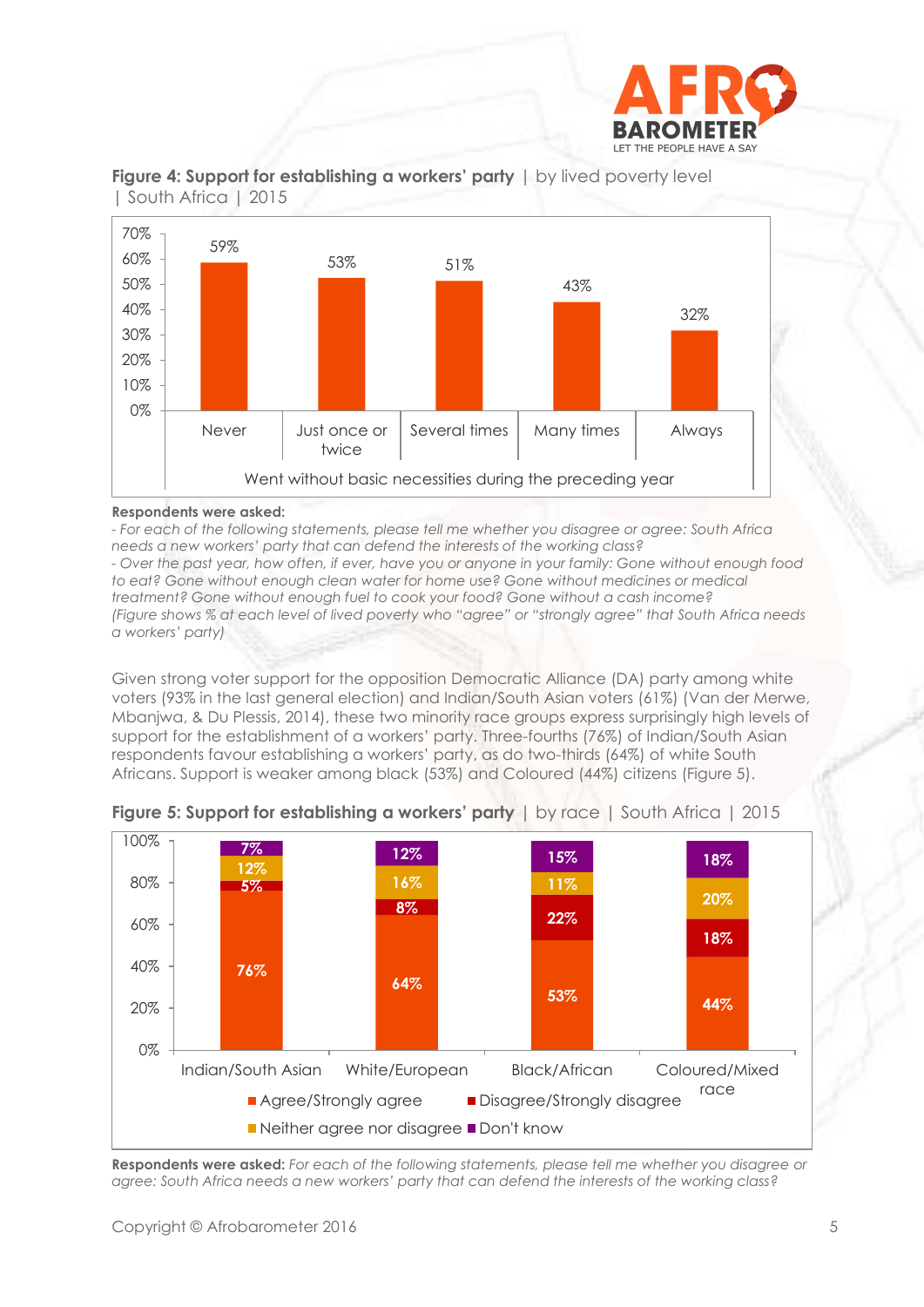

Disaggregation by education level shows that greater education is associated with greater support for the formation of a workers' party: Among those with post-secondary education, six in 10 (61%) favour the idea. Among citizens without formal education, only 35% support creating a new party, while 45% say they "don't know" (Figure 6).





**Respondents were asked:** *For each of the following statements, please tell me whether you disagree or agree: South Africa needs a new workers' party that can defend the interests of the working class?*

## **Trade unions and political power**

South Africa's trade union federation, COSATU, is the most powerful workers' organisation in the country, but its strength began to be diluted with the 2012 expulsion of its largest affiliate, NUMSA, and calls for an alternative "united front." While its participation in the tripartite alliance has led to some limited labour–law successes, Hassen (2011) describes the politics of the alliance as being a disciplining mechanism that has served to curtail the ambitions of the organised working class. He adds that while COSATU continues to maintain strong relations with the ANC, NUMSA and several independent unions are fashioning themselves as a "nonpolitical" trade union centre.

In the Afrobarometer survey, a majority (54%) of South Africans "agree" or "strongly agree" that "the leaders of COSATU are more concerned about political power than the interests of workers" (Figure 7). Only two in 10 (20%) disagree with the statement. Urban dwellers are slightly more likely than rural residents to see COSATU leaders as overly concerned with political power (56% vs. 49%).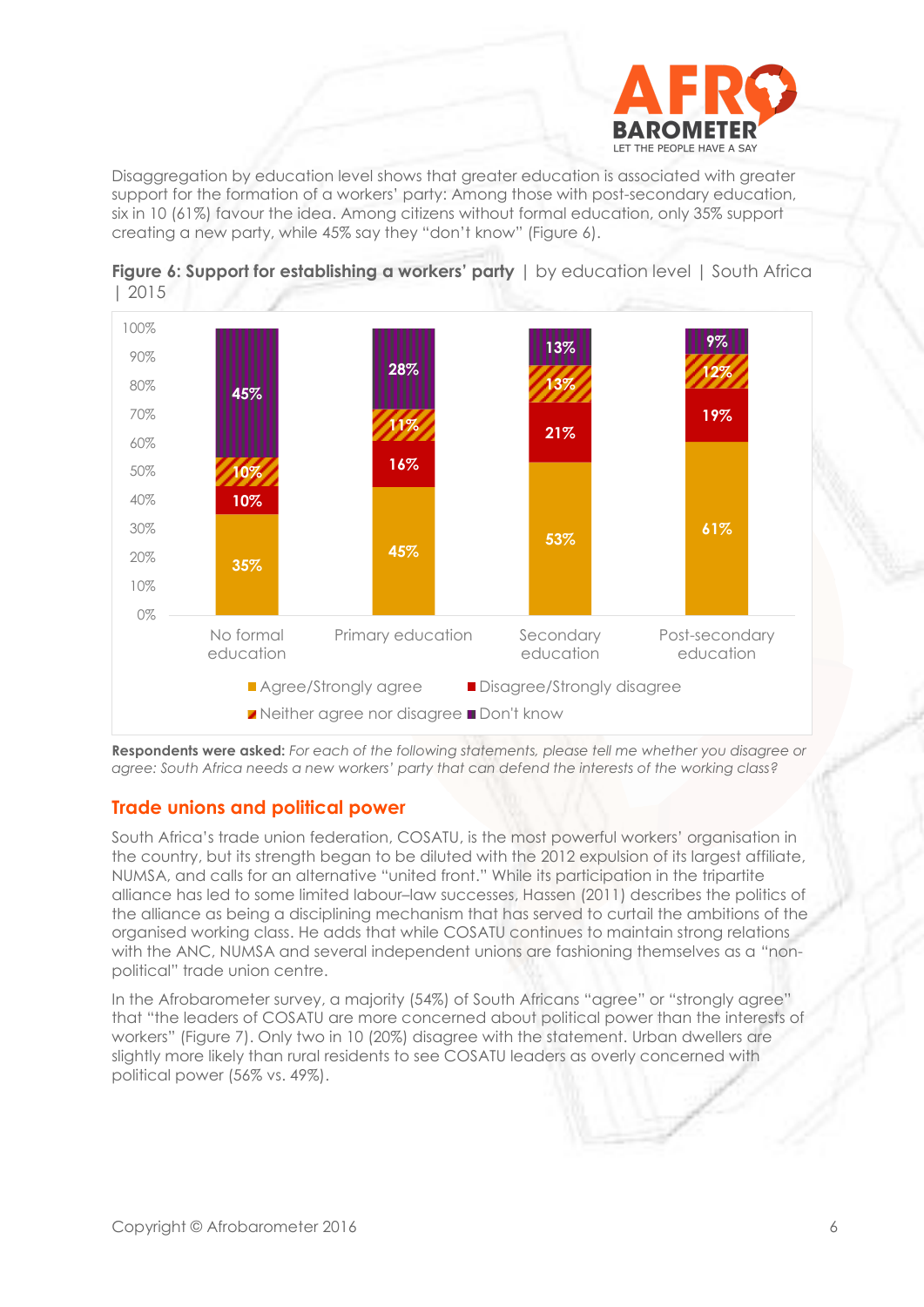





**Respondents were asked:** *For each of the following statements, please tell me whether you disagree or agree: The leaders of COSATU are more concerned about political power than the interests of workers?*

Residents of KwaZulu-Natal are most critical of COSATU's focus on political power (74%), followed by Limpopo (65%) and the Northern Cape (63%) (Figure 8). In Mpumalanga and the Eastern Cape, less than one-third of respondents share this view.



**Figure 8: COSATU and concern for political power** | by province| South Africa | 2015

**Respondents were asked:** *For each of the following statements, please tell me whether you disagree or agree: The leaders of COSATU are more concerned about political power than the interests of workers?*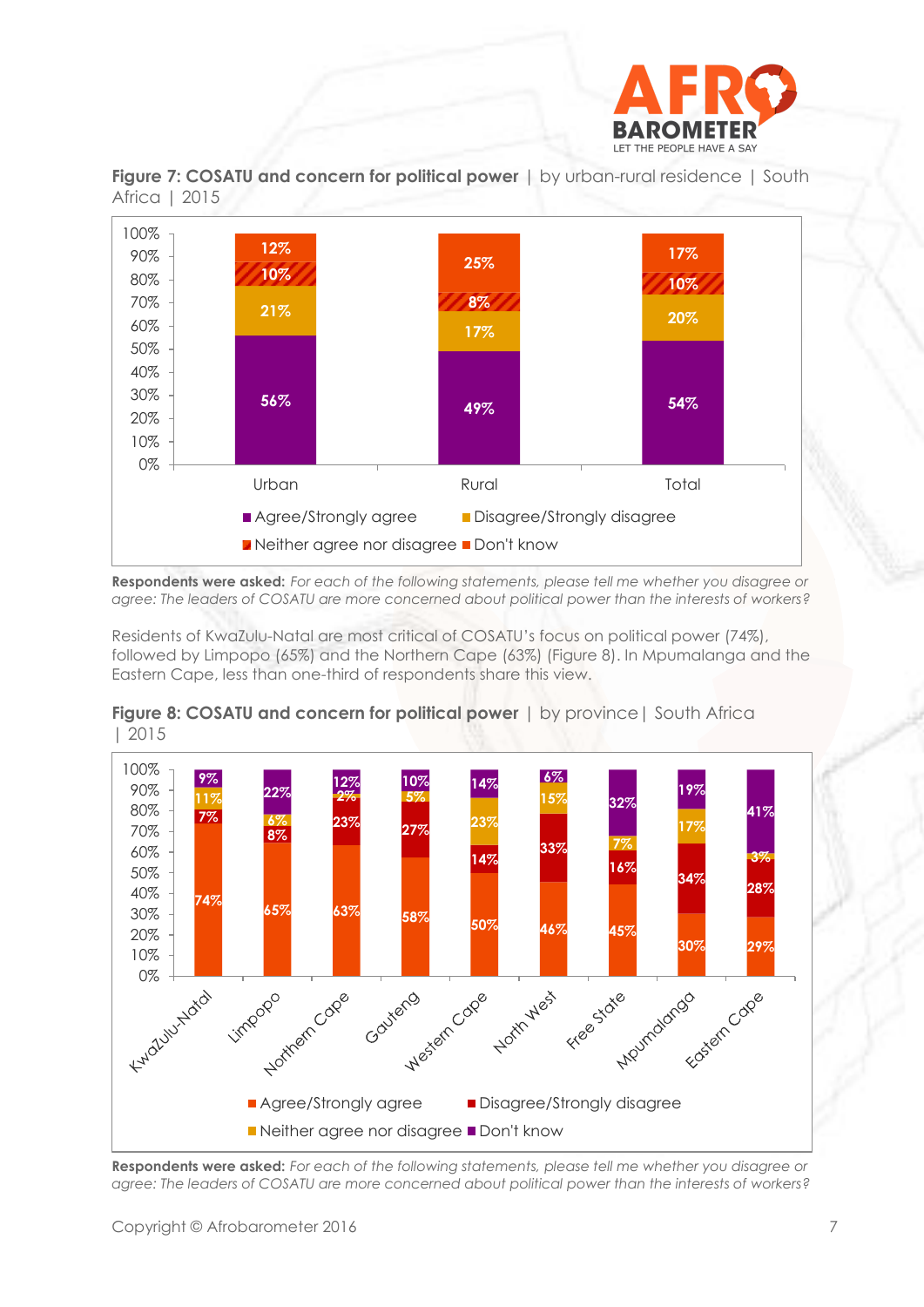

As with support for a new workers' party, criticism of COSATU's concern with political power was most common among full-time employees (Figure 9), those who are better off economically (Figure 10), and Indian/South Asian citizens (Figure 11).





**Respondents were asked:** *For each of the following statements, please tell me whether you disagree or agree: The leaders of COSATU are more concerned about political power than the interests of workers?*



**Figure 10: COSATU more concerned with political power than workers' interests** | by lived poverty level | South Africa | 2015

#### **Respondents were asked:**

*- For each of the following statements, please tell me whether you disagree or agree: South Africa needs a new workers' party that can defend the interests of the working class? - Over the past year, how often, if ever, have you or anyone in your family: Gone without enough food* 

*to eat? Gone without enough clean water for home use? Gone without medicines or medical treatment? Gone without enough fuel to cook your food? Gone without a cash income? (Figure shows % at each level of lived poverty who "agree" or "strongly agree")*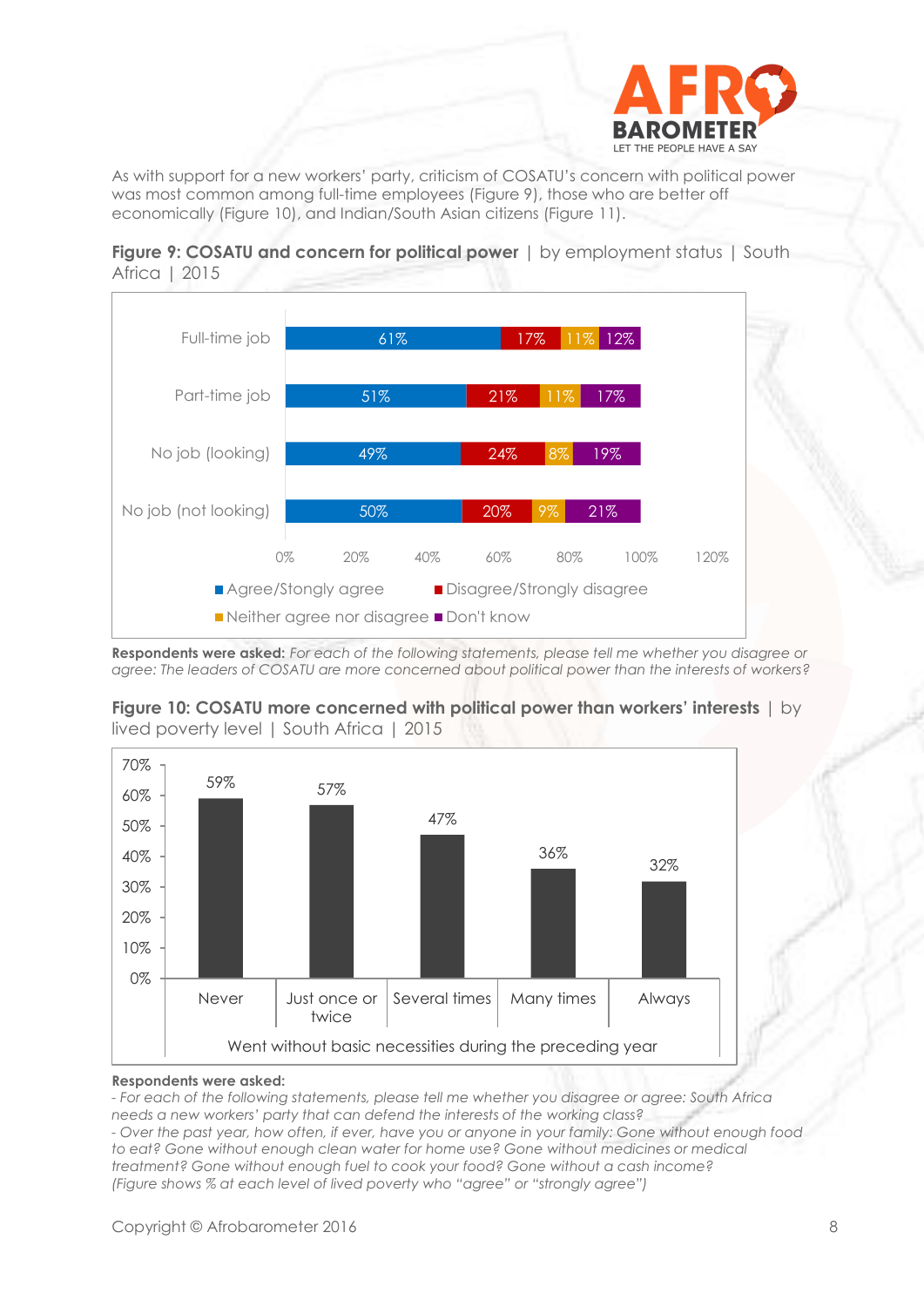



**Figure 11: COSATU and concern for political power** | by race | South Africa | 2015

**Respondents were asked:** *For each of the following statements, please tell me whether you disagree or agree? The leaders of COSATU are more concerned about political power than the interests of workers*

## **Should trade unions operate without government influence?**

While slim majorities favour the establishment of a workers' party and criticize COSATU leaders' focus on political power, South Africans are more divided on the question of whether unions should operate without government control or influence. Four in 10 (45%) "agree" or "strongly agree" that the government should have no control or influence over trade unions, while 29% "disagree" or "strongly disagree" and 17% "don't know" (Figure 12).





**Respondents were asked**: *For each of the following statements, please tell me whether you disagree or agree: In order to fully advance the interests of their members, trade unions in South Africa, for example COSATU, SADTU, and NUMSA, should operate without any government influence or control?*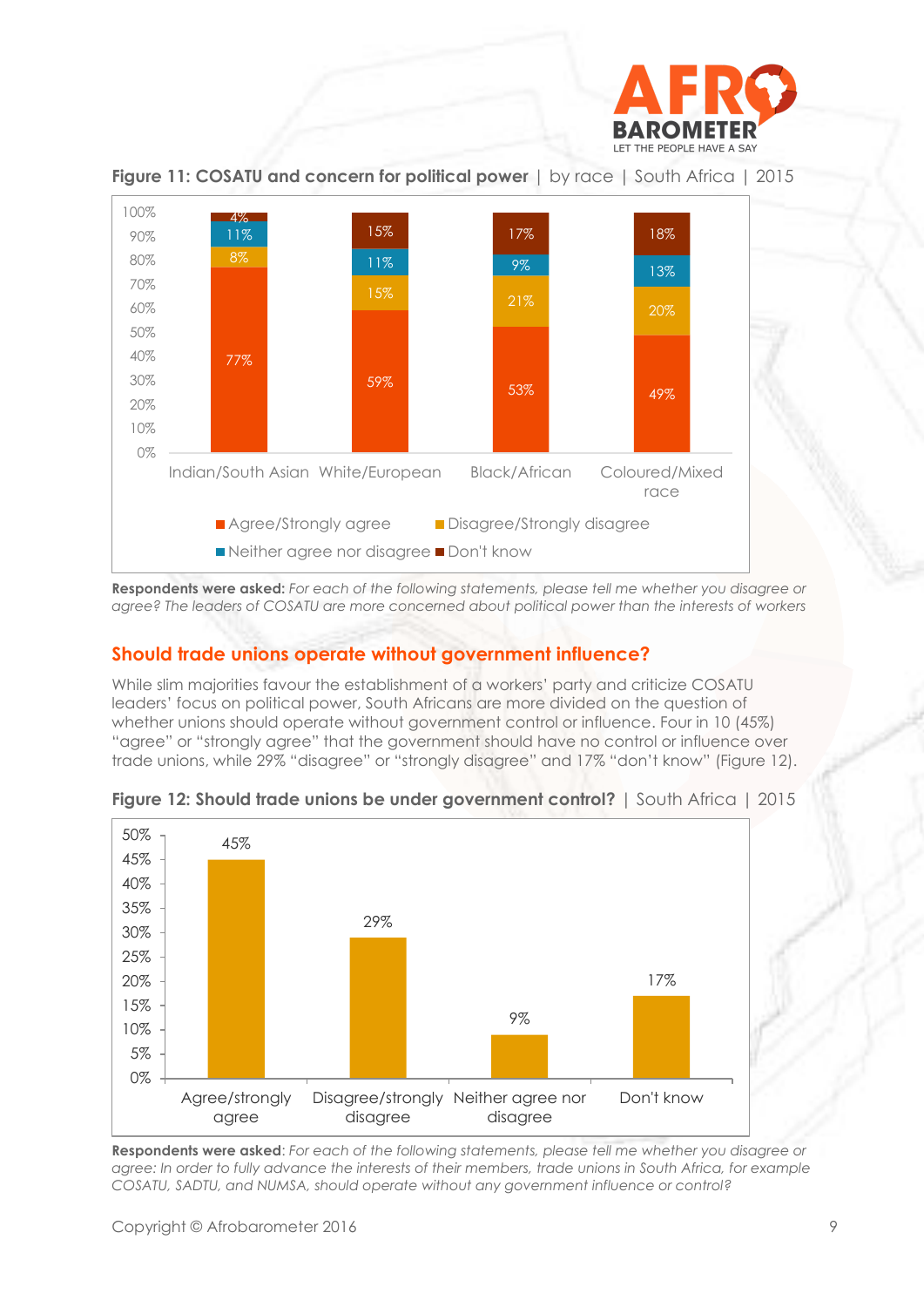

# **Conclusion**

Although South Africa's centre-left ANC government professes to work for the poor and working classes, Afrobarometer data show that a majority of citizens favour the establishment of a workers' party to challenge the party in power. A majority of South Africans say COSATU leaders are more focused on political power than on workers' interests. Views are divided as to whether trade unions should operate without government influence or control.

> To further explore this data, please visit Afrobarometer's online data analysis facility at www.afrobarometer.org/online-data-analysis.